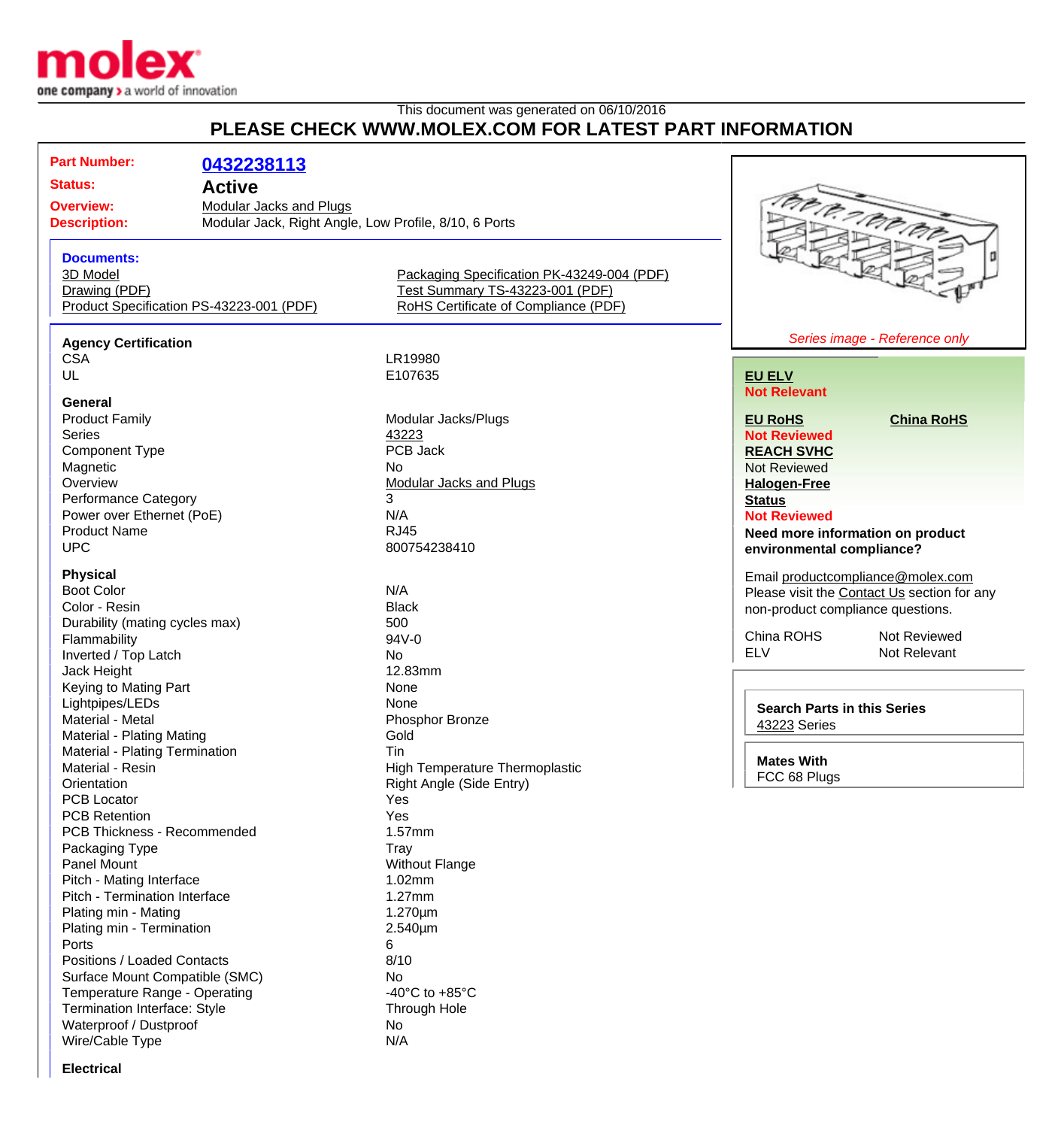| Current - Maximum per Contact<br>Grounding to PCB<br>Grounding to Panel<br>Shielded | 1.5A<br>Yes<br><b>None</b><br>No |
|-------------------------------------------------------------------------------------|----------------------------------|
| Voltage - Maximum                                                                   | 150V AC (RMS)                    |
| <b>Solder Process Data</b><br>Lead-freeProcess Capability                           | <b>WAVE</b>                      |
| <b>Material Info</b><br><b>Old Part Number</b>                                      | A432238113                       |
| <b>Reference - Drawing Numbers</b>                                                  |                                  |
| Packaging Specification                                                             | PK-43249-004                     |
| <b>Product Specification</b>                                                        | PS-43223-001                     |
| <b>Sales Drawing</b>                                                                | SDA-43223                        |
| <b>Test Summary</b>                                                                 | TS-43223-001                     |

### This document was generated on 06/10/2016 **PLEASE CHECK WWW.MOLEX.COM FOR LATEST PART INFORMATION**